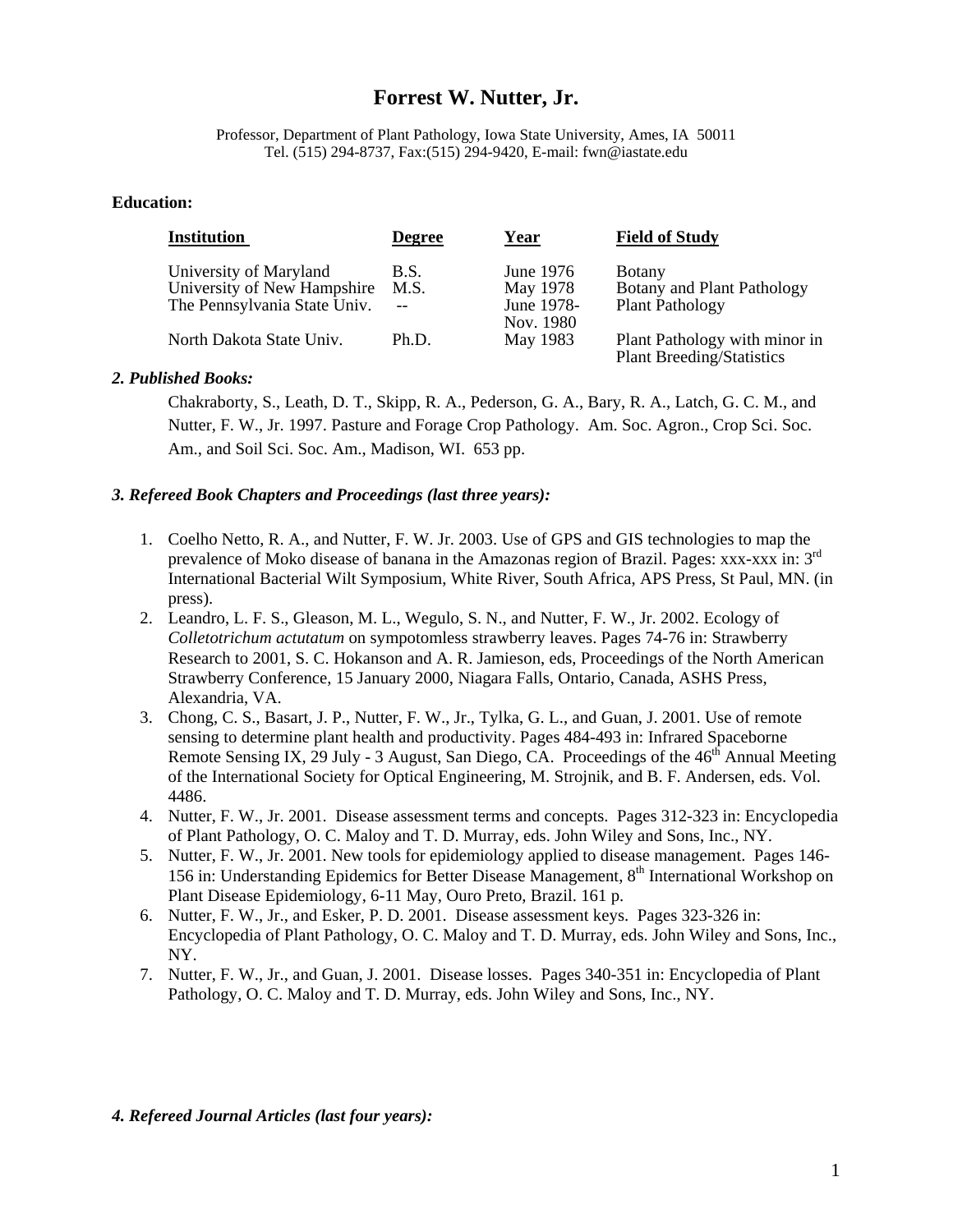- 1. Esker, P. D., Obrycki, J., and Nutter, F. W., Jr. 2004. Trap height and orientation of yellow sticky traps affect capture of *Chaetocnema pulicaria* (Coleoptera: Chrysomelidae). J. Econ. Ento. 97:145-149.
- 2. Guan, J., and Nutter, F. W., Jr. 2004. Comparison of single-point alfalfa yield models based on visual disease intensity and remote sensing assessments. Canadian Journal of Plant Pathology 25:xxx (accepted for publication)
- 3. Percifield, R. J., and Nutter, F. W., Jr. 2003. Effects of burning on the onset and development of plant diseases in tallgrass prairies. Phytopathology 93: (accepted for publication).
- 4. Esker, P. D., and Nutter, F. W., Jr. 2003. The temporal dynamics of flea beetle populations infested with *Pantoea stewartii*, the causal agent of Stewart's disease of corn. Phytopathology 93: 210-218.
- 5. Guan, J., and Nutter, F. W., Jr. 2003. Quantifying the intra-rater repeatability and inter-rater reliability of visual disease and remote sensing assessment methods in the alfalfa foliar disease pathosystem. Canadian Journal of Plant Pathology 25:143-149.
- 6. Leandro, L. F. S., Gleason, M. L., Nutter, F. W., Jr., Wegulo, S. N., and Dixon, P. M. 2003. Strawberry plant extracts stimulate secondary conidiation by Colletotrichum acutum on symptomless leaves. Phytopathology 93:1285-1291.
- 7. Leandro, L. F. S., Gleason, M. L., Nutter, F. W., Jr., Wegulo, S. N., and Dixon, P. M. 2003. Influence of temperature and wetness duration on the ecology of *Colletotrichum acutatum* on symptomless strawberry leaves. Phytopathology 93: 513-520.
- 8. Batzer, J. C., Gleason, M. L., Dixon, P. M., and Nutter, F. W., Jr. 2002. Evaluation of postharvest removal of sooty blotch and flyspeck on apples using sodium hypochlorite. Plant Dis. 86: 1325-1332.
- 9. Esker, P. D., and Nutter, F. W., Jr. 2002. Assessing the risk of Stewart's disease of corn through improved knowledge of the role of the corn flea beetle. Phytopathology 92: 668-670.
- 10. Esker, P. D., Obricki, J. J., and Nutter, F. W., Jr. 2002. Temporal distribution of *Chaetonema pulicaria* (*Coleoptera: Chrysomelidae*) populations. Journal of Economic Entomology 95: 739- 747.
- 11. Guan, J., and Nutter, F. W., Jr. 2002. Relationships between defoliation, leaf area index, canopy reflectance, and forage yield in the alfalfa-leaf spot pathosystem. Computers and Electronics in Agriculture 37: 97-112.
- 12. Guan, J., and Nutter, F. W., Jr. 2002. Relationships between percentage defoliation, dry weight, percentage reflectance, leaf-to-stem ratio, and green leaf area index in the alfalfa leaf spot pathosystem. Crop Sci. 42:1264-1273.
- 13. Leandro, L. F. S., Gleason, M. L., Wegulo, S. N., and Nutter, F. W., Jr. 2002. Survival and sporulation of *Colletotrichum acutatum* on symptomless strawberry leaves. Acta Horticulturae 567: 627-629.
- 14. McKirdy, S. J., Jones, R. A. C., and Nutter, F. W., Jr. 2002. Quantification of yield losses caused by barley yellow dwarf in oats and wheat in Western Australia. Plant Dis. 86: 769-773.
- 15. Nutter, F. W., Jr., Guan, J., Gotlieb, A. R., Rhodes, L. H., Grau, C. R., and Sulc, R. M. 2002. Quantifying alfalfa yield losses caused by foliar diseases in Iowa, Ohio, Wisconsin, and Vermont. Plant Dis. 86:269-277.
- 16. Nutter, F. W., Jr., Rubsam, R. R., Taylor, S. E., Harri, J. A., and Esker, P. D. 2002. Geospatiallyreferenced disease and weather data to improve site-specific forecasts for Stewart's disease of corn in the U.S. corn belt. Computers and Electronics in Agriculture 37:7-14.
- 17. Nutter, F. W., Jr. Tylka, G. L., Guan, J., Moreira, A. J. D., Marett, C. C., Rosburg, T. R., Basart, J. P., and Chong, C. S. 2002. Use of remote sensing to detect plant stress caused by soybean cyst nematode. Journal of Nematology 34: 222-231.
- 18. Steinlage, T. A., Hill, J. H., and Nutter, F. W., Jr. 2002. Temporal and spatial spread of soybean mosaic virus (SMV) in soybeans transformed with the coat protein gene of SMV. Phytopathology 92: 478-486.